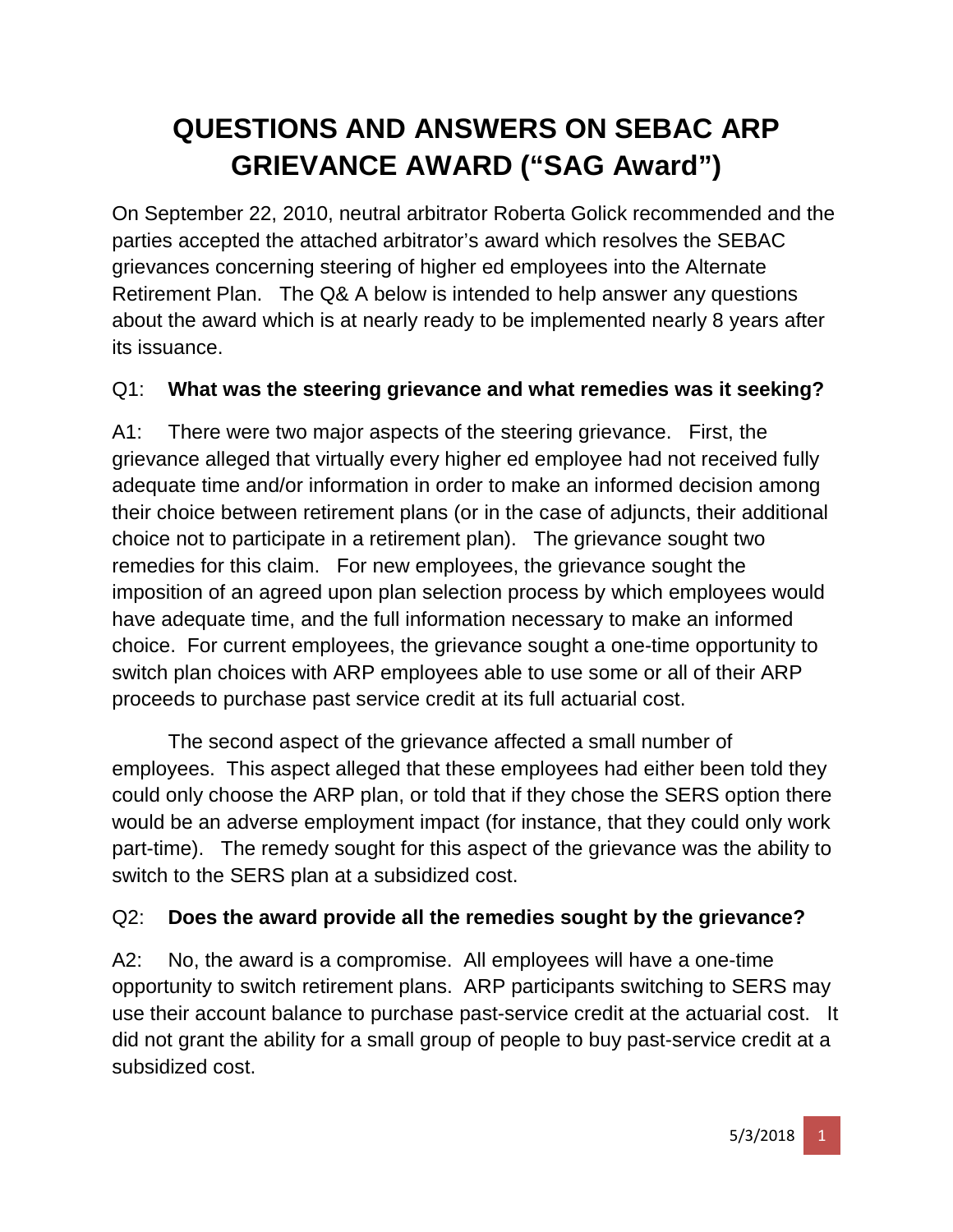#### Q3: **What does it mean to buy past service at actuarial cost?**

A3: The actuarial cost is the cash cost of all the projected pension benefits you will receive based on the years of service you are buying, discounted for "present value" – meaning taking into account your projected years until retirement. To figure that value, the actuaries apply the plan rules for calculating benefits at your projected retirement date, and apply all the current assumptions they use for pension funding – life expectancy, projected salary at retirement, expected plan earnings, etc. Since the window to switch has been open so long, those assumptions have occasionally changed, and when they do, members are given notice before the new calculation tables are adopted for purchase.

## Q4: **But it's been almost 8 years. What has taken so long, and how has the situation changed since the award was issued?**

A4: Questions were raised about whether the award's allowance of members to switch plans would be deemed improper by the IRS. The Retirement Commission referred these questions to the IRS, which has taken since 2010 to indicate that permission will be granted. The Comptroller has indicated that the 90 day window for members to make the choice to switch or not switch plans will be from September 14 to December 14, 2018.

 This choice, however, may be made in a different context than existed at the time of the award, because of the creation of the Hybrid Plan through the 2011 SEBAC Agreement. That plan created a window for ARP participants to transfer into the Hybrid Plan which will close at the same time as the SAG window closes. So, ARP eligible employees will have the choice to remain in ARP, move to SERS, or move to the Hybrid.

## Q5: **Are the members who can choose the SAG Award the same as those who can choose the Hybrid?**

A5: Not exactly. While the SAG Award covers only people who were on the active payroll on September 22, 2010, the Hybrid allows people who retired as early as January 1, 2009 to shift in that plan. And ARP participants who started as late as June 30<sup>th</sup> of 2012 are eligible to buy into the Hybrid, but again would be excluded from SAG because they were not on the payroll as of 9/22/2010.

# Q6: **What are the differences between the SERS plan and the Hybrid for those who are eligible to switch into both?**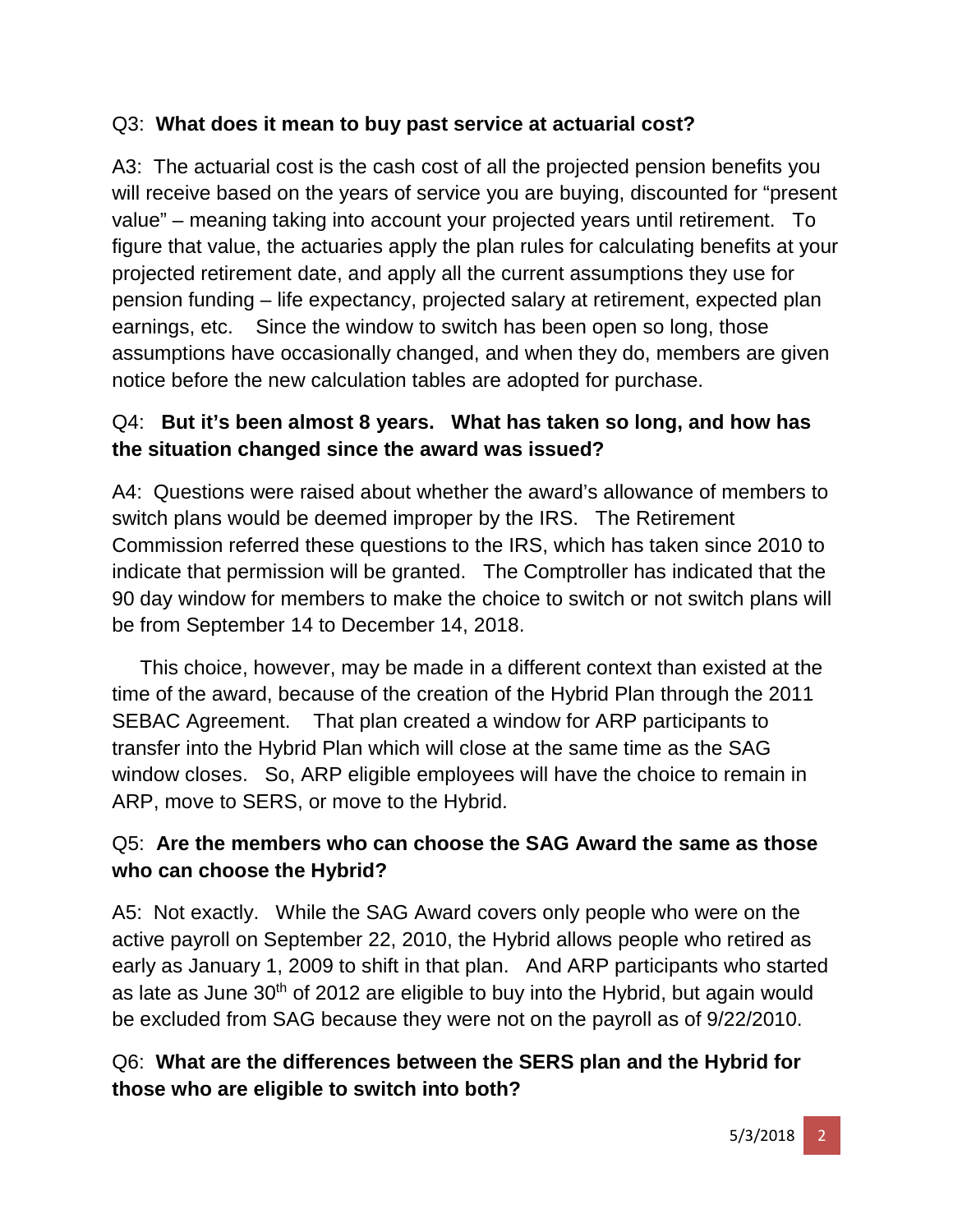A6: Once you are in the Hybrid, it works precisely like the equivalent Tier of SERS with two very important differences and one much smaller one:

- (i) When you leave state service, you can choose the same monthly benefit you would get under SERS, or you have an additional option. You can take a cash withdrawal, which would be all the contributions you made since you joined the Hybrid, plus a 5% of salary Employer match, and a guaranteed 4% rate of interest. Any money you spent to buy your past service when you moved into the Hybrid, plus interest, would also be returned to you but there is no employer match on that initial purchase of service, because the employer has already contributed to the ARP for you.
- (ii) Because of this additional withdrawal option, the Hybrid plan always costs 3% more in employee contributions than the equivalent SERS Tier.
- (iii) The much smaller difference is in the post retirement death benefit. The SERS plans all include a post-retirement death benefit which says if you begin your monthly pension and you pass away before the monthly benefits have even added up to the amount of employee contributions you've made, you've made, your survivor gets the difference between your employee contributions and the monthly benefits already paid out. The question is how money an employee uses to purchase past service under SAG or in the Hybrid would be counted in this circumstance. Under the Hybrid, all the purchase money is deemed an employee contribution for purposes of this post retirement death benefit. Under SAG, only the employee share of the ARP account is counted. So employees until very recently paid 5% to their ARP account, and the Employer 8%. So of the money used to buy in, only 5/13ths of that is counted as employee contributions under the SAG. These percentages will vary very slightly due to the recent ¾% reduction in employer contribution. But the point remains.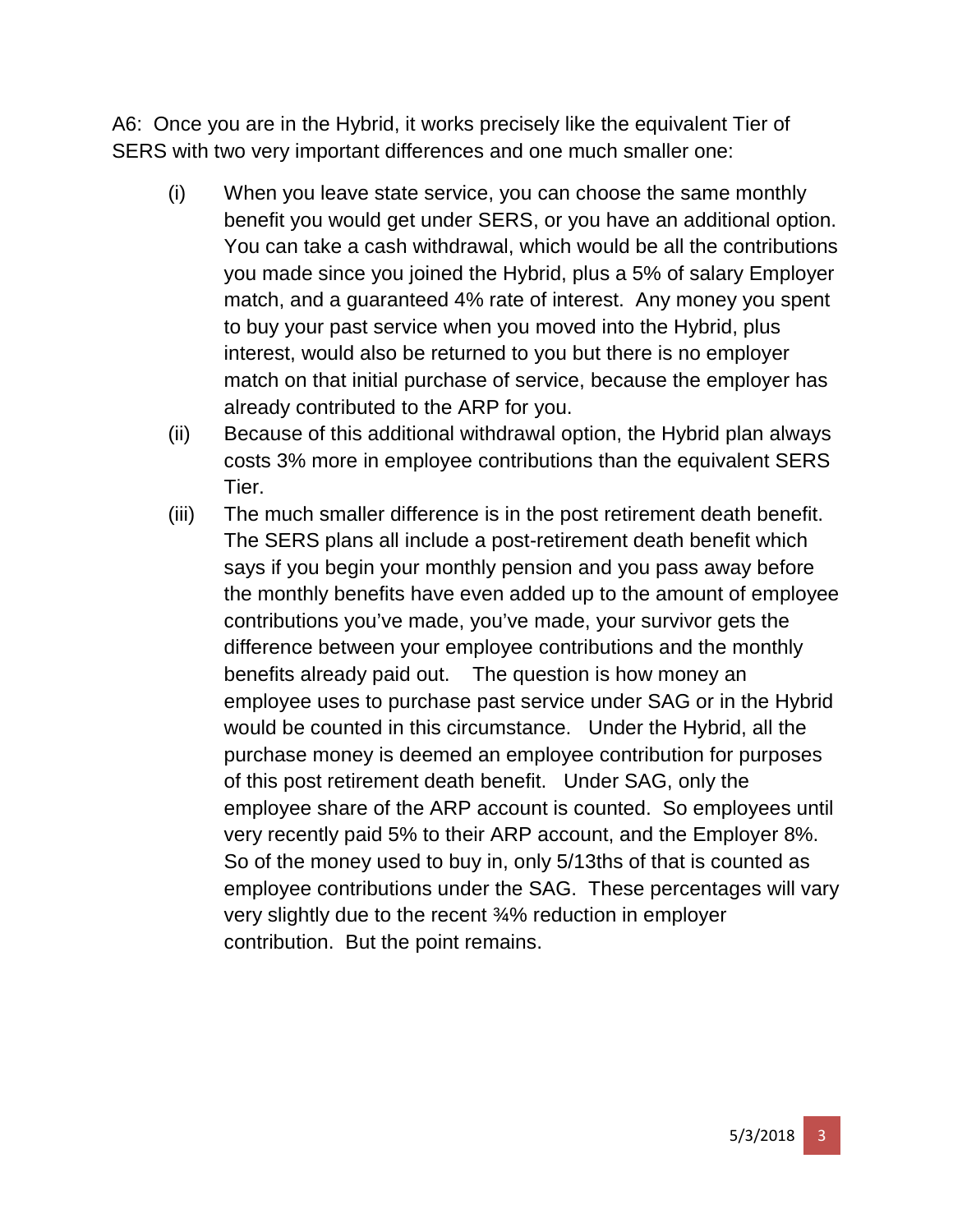## Q7: **If my choice is to go into the SERS plan or the Hybrid, which plan would I go into? Tier I, Tier II, Tier IIA, or Tier 3?**

A7: Tier I will not be an option. Employees whose service extends to before July 1, 1997 will be placed in Tier II. Anyone whose service does not extent to before July 1, 1997 would be placed into Tier IIA. Since the benefit structure of Tier IIA and Tier II are identical, the only difference would be from the time of the switch forward, Tier IIA participants would make a 2% higher contribution towards their future service, than Tier II participants do. There is no impact on the cost of purchasing past service, since the benefits are the same.

For ARP participants who choose the Hybrid, they move into the Hybrid Tier equivalent to the SERS Tier based on their hire date. So that would be Tier II or IIA, like the SAG award participants, but could even include Tier 3, since Tier 3 began on 7/1/11 and Hybrid transfer is available for people who started as late as 6/30/12.

#### Q8: **What does the award mean by a "one-time" choice?**

A8: Because of IRS rules, the choice of pension plan is in most circumstances irrevocable. So once current employees make the choice allowed by the award, and once new employees make their choice upon hire, that pension plan choice will be binding throughout their tenure with the State. This applies even where the employee changes jobs – for instance, when an adjunct becomes full-time in the state university or community college systems. There are a few complicated exceptions to the one-time rule but they are rare enough not to discuss here.

## Q9: **If I am eligible for the SAG or Hybrid, how long will I have to make my choice of plans, and what materials will be available to me?**

A9: The choice must be made between September 14<sup>th</sup> and December 14th of this year. Materials will be posted shortly which provide some of the information you may need to make your best choice.

One thing to keep in mind is that the current online calculator which figures the actuarial cost of buying past service credit will likely be updated soon to reflect changes in benefits and actuarial assumptions that occurred in 2017. The plan requires notice prior to the calculator changing. So, while the SAG calculator when it is posted will be slightly less expensive than the Hybrid due to the difference in post-retirement death benefits, they may both be more expensive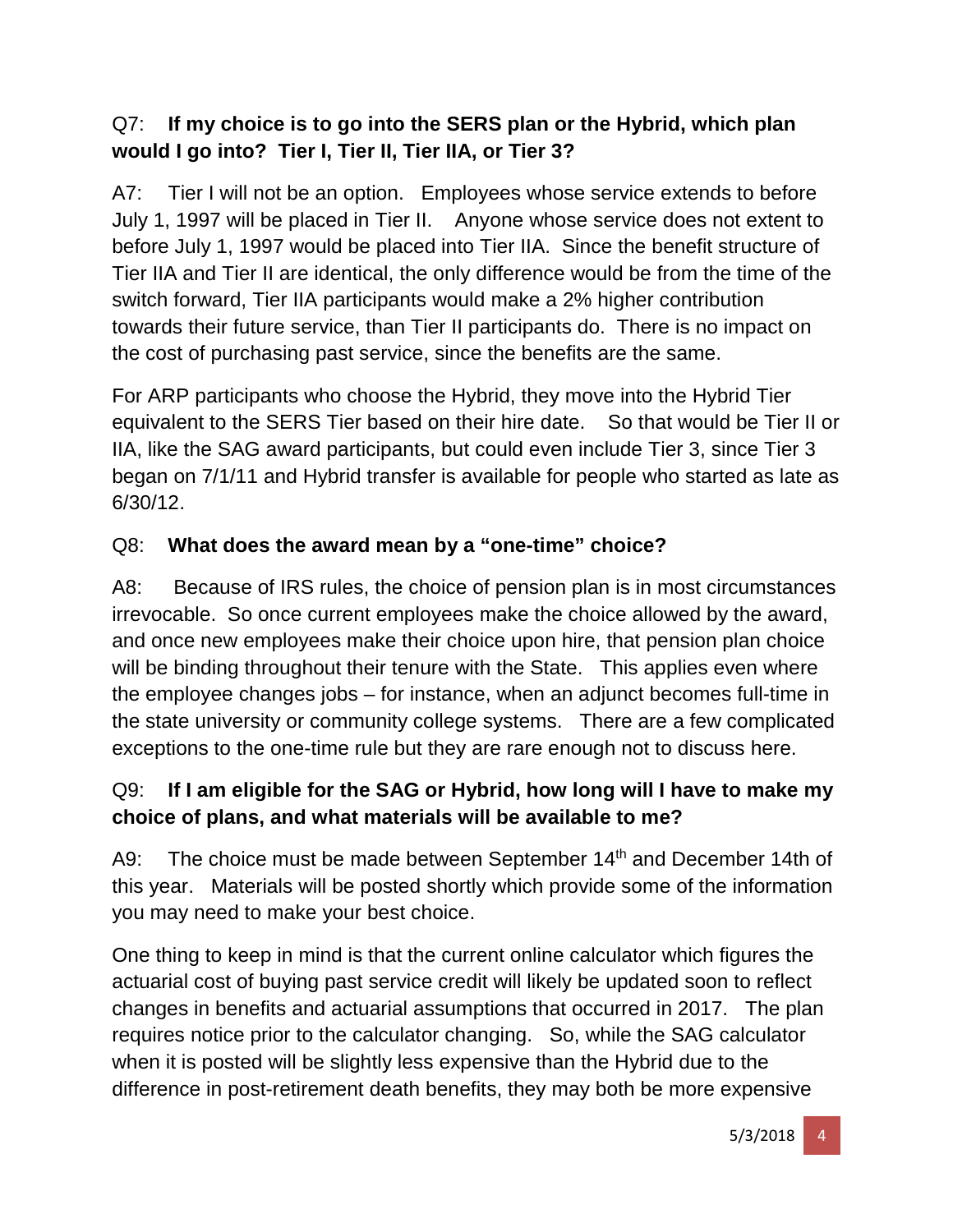than the Hybrid calculator used today, depending on how the actuaries value in the 2017 changes.

## Q10: **I understand that the calculator predicts my final average earnings (for purchase purposes) using my highest year's salary. What do I do if I don't believe that year is a fair predictor of what my real earnings will be?**

A10: There are individuals whose highest year of salary so far is an anomaly and so not a fair predictor of final average earnings. For instance, maybe you're a professor who served as interim Dean during a search, and for that one year (until the new Dean was hired), you were paid \$25,000 more than your faculty salary. The parties have developed a process to deal with those situations. If you feel something like this may apply to your highest year, you should contact your Union, and get help you with what we call the Salary Anomaly Process. You are encouraged to do this as soon as you can.

# Q11: **What about individuals not covered by Social Security? Will they be allowed to switch to SERS and if so, what will happen to their exemption from social security coverage?**

A11: Since the exemption applies only to those in the ARP (and only to certain ARP participants), that exemption would end upon the switch, just as it does with the Hybrid. Complex Social Security rules may make the switch inadvisable for such people, but this is an individual decision that should be discussed carefully with a financial advisor.

# Q12: **Will the Unions be encouraging people to change plans?**

A12: No. We think it's very important that all employees have the option to choose a defined benefit plan like SERS or a combined plan like the Hybrid, and that they understand the benefits that a true pension program presents to longservice employees and their employers. But the carrying out of that choice is an individual decision which must be made by each employee based on their own particular circumstances. This is also true -- perhaps even more true – with respect to the decision about whether to purchase past-service credit upon switching. These are individual choices which should be made based upon a careful assessment of individual financial circumstances.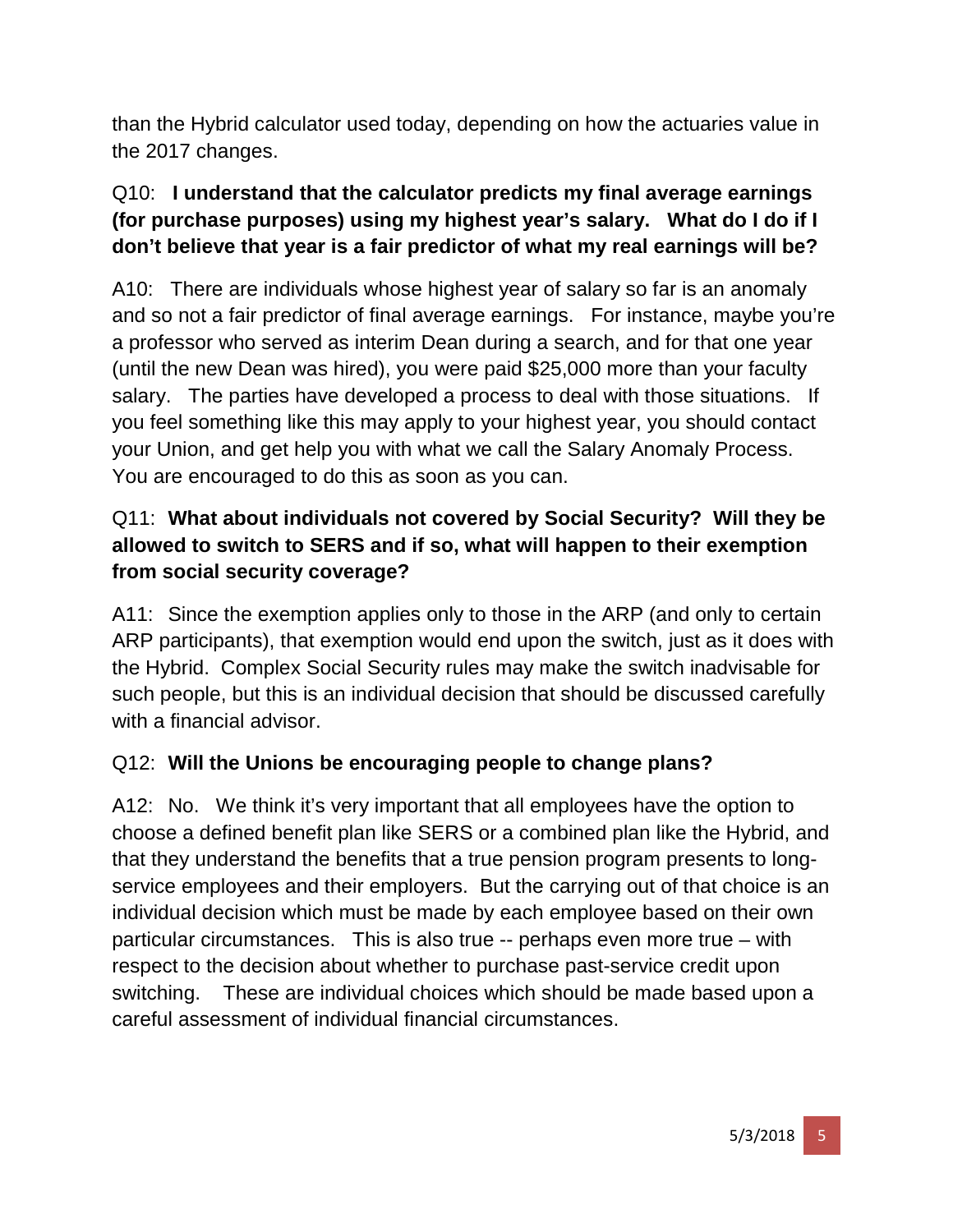Q13: **I'm an ARP participant thinking of purchasing past service credit. If I choose, can I keep some of my money in ARP and use some to purchase past-service credit?**

A13: Yes

# Q14: **What if my ARP funds are insufficient to purchase my full pastservice credit? Can I use my own funds?**

A14: You can use money from your 403(b) or 457 savings accounts for this purpose, including money you may have rolled over from other tax deferred accounts.

# Q15: **If I had previous SERS time before I became an ARP participant, and now I move from ARP to the Hybrid, or I move back to SERS through the SAG award, what happens to my previous SERS time?**

A15: Whether you move to the Hybrid or move to SERS through the SAG award, your prior time can be bridged with your ARP time subject to the normal plan permanent break-in-service rules. However, these issues are complex, and we have uncovered a number of individual variations which affect ARP participants who have previous SERS service. If you are in that category, and are contemplating transferring to the Hybrid, or moving to SERS using the SAG, you should let your union representative know and your case will be individually reviewed to see if transfers are possible, and how it may be handled in your best interest. Campus human resource employees are being asked to forward these cases for to the union representatives individual review.

## Q16: **I understand that employees currently in the SERS plan had to make an election to prior to July 1, 2013 to make additional contributions under Attachment F of the SEBAC 2011 agreement in order to maintain the current normal retirement ages beyond June 1, 2022. Is this true? And how will that affect people who move into the Hybrid or SERS now?**

A16: It is true that as of July 1, 2013, employees not eligible to retire before 7/1/2022 had to make that election to preserve pre-SEBAC 2011 normal retirement age for years worked after July 1 of 2011. (The current normal retirement ages are automatically maintained for employees who are eligible for normal retirement by June 1 of 2022 regardless of whether they work beyond that date). As for how it will affect people currently transferring to the Hybrid or